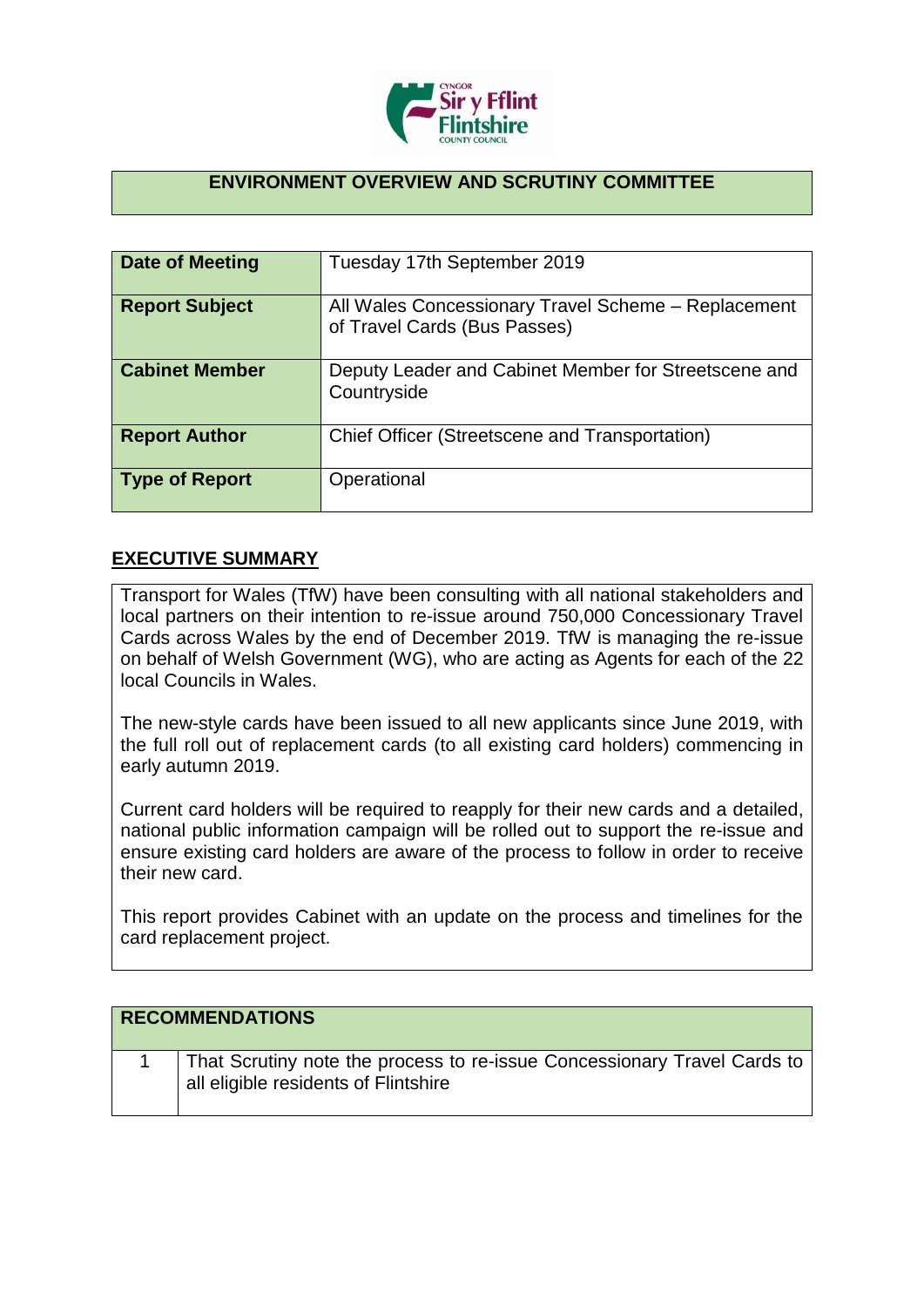## **REPORT DETAILS**

| 1.00 | <b>BACKGROUND TO THE PROCESS</b>                                                                                                                                                                                                                                                                                                                                                                                                                                 |
|------|------------------------------------------------------------------------------------------------------------------------------------------------------------------------------------------------------------------------------------------------------------------------------------------------------------------------------------------------------------------------------------------------------------------------------------------------------------------|
| 1.01 | The free concessionary travel scheme was introduced in April 2002 for all<br>eligible residents in Wales. At that time it enabled free travel on any local<br>bus service in Wales and on some cross border bus services (but not<br>onward travel using bus routes starting in England).                                                                                                                                                                        |
|      | At the time, the eligibility criteria was as follows:                                                                                                                                                                                                                                                                                                                                                                                                            |
|      | Disabled people within certain eligibility criteria:<br>• Women aged 60 and over and<br>Men aged 65 and over                                                                                                                                                                                                                                                                                                                                                     |
|      | In April 2003, the age of entitlement was standardised for women and men<br>to age 60 and over.                                                                                                                                                                                                                                                                                                                                                                  |
| 1.02 | There are currently in excess of 37,400 passes in circulation within<br>Flintshire, many of which are now not being used (for a variety of reasons)<br>with no mechanism available to recall the passes, when they are no longer<br>in use. All existing passes have an expiry date of December 2019 and TfW<br>and WG have been consulting with the Council on their proposal to issue<br>the new cards across the County by the end of December 2019.          |
| 1.03 | The new style cards have been issued to all new applicants since June 2019<br>and existing card holders will be asked to apply on-line for their new-style<br>replacement card later in the year. A public information campaign, managed<br>by TfW, will be launched in September to help publicise the new scheme<br>and the proposed application process and ensure that existing card holders<br>are aware of what they need to do to receive their new card. |
| 1.04 | The cards will offer the same free travel rights and benefits as the current<br>cards and, from a user perspective, there will be little noticeable difference,<br>apart from the appearance of the new style card. The process of issuing the<br>new cards also remains the same, once the bulk replacement project is<br>completed. Old style cards will still be valid for travel and will continue to be<br>accepted until 31 December 2019.                 |
| 1.05 | For those residents unable to access the on-line application process,<br>assistance will be provided through Council Libraries and Connects<br>Centres. TfW will also be providing helplines and additional support within<br>the Council Contact Centres to deal with any enquiries resulting from the<br>project.                                                                                                                                              |
| 1.06 | Flintshire County Council will also be supporting TfW's publicity campaign<br>and further updates will be provided to all elected Members and Town and<br>Community Council's ahead of the campaign going live. This will include<br>copies of promotional literature produced in connection with the renewal.<br>Separate communication about the changes is also being issued to local<br>bus service operators by TfW.                                        |